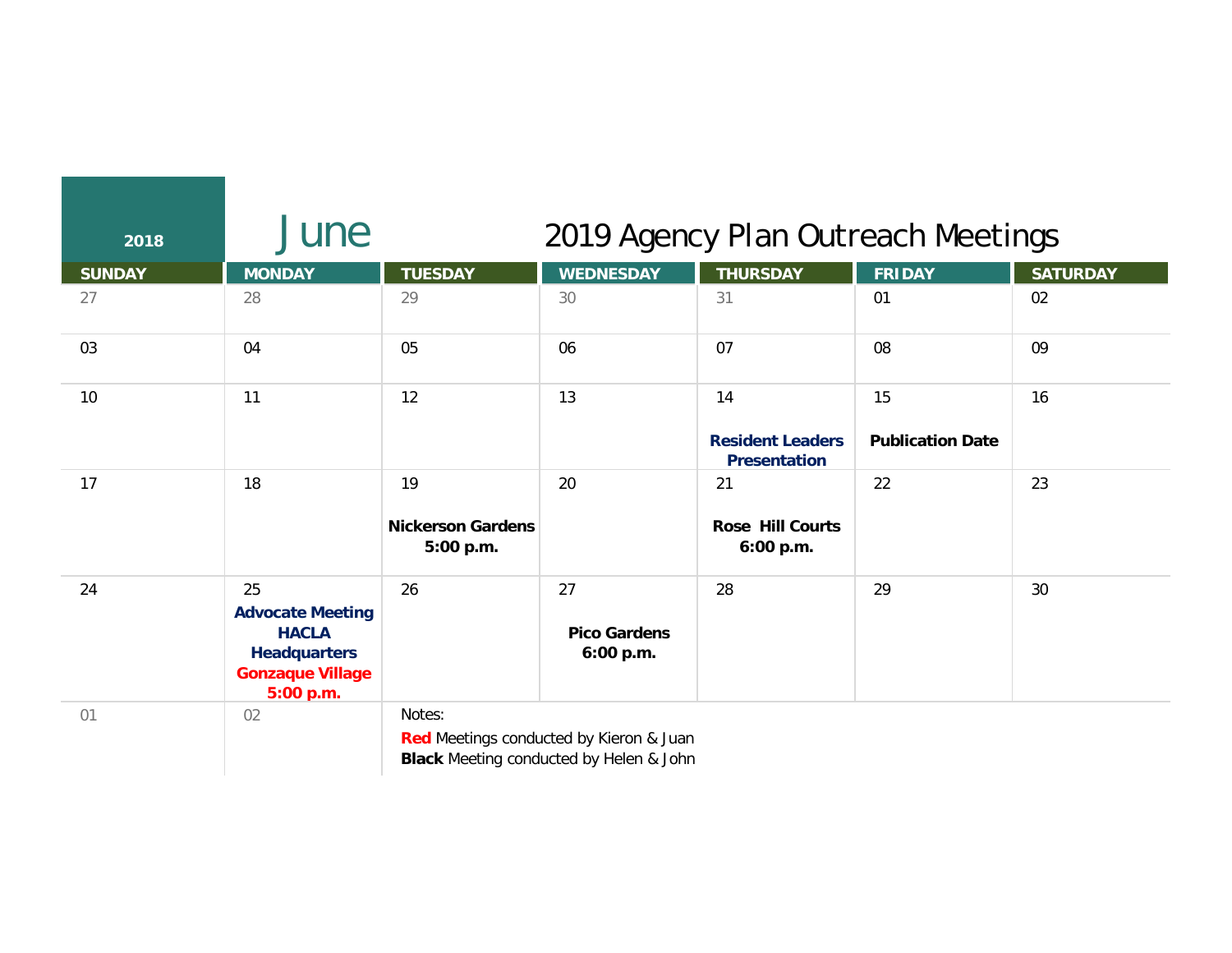| 2018          | July                                                                  | 2019 Agency Plan Outreach Meetings                                           |                                                                                           |                                                      |               |                 |  |
|---------------|-----------------------------------------------------------------------|------------------------------------------------------------------------------|-------------------------------------------------------------------------------------------|------------------------------------------------------|---------------|-----------------|--|
| <b>SUNDAY</b> | <b>MONDAY</b>                                                         | <b>TUESDAY</b>                                                               | <b>WEDNESDAY</b>                                                                          | <b>THURSDAY</b>                                      | <b>FRIDAY</b> | <b>SATURDAY</b> |  |
| 01            | 02                                                                    | 03                                                                           | 04                                                                                        | 05                                                   | 06            | 07              |  |
|               |                                                                       |                                                                              | <b>Holiday</b>                                                                            |                                                      |               |                 |  |
| 08            | 09                                                                    | 10                                                                           | 11                                                                                        | 12                                                   | 13            | 14              |  |
|               | <b>Estrada Courts</b><br>5:00 p.m.                                    | <b>Pueblo Del Rio</b><br>5:00 p.m.                                           | Rancho San Pedro<br>5:00 p.m.                                                             | <b>Avalon Gardens</b><br>5:00 p.m.                   |               |                 |  |
| 15            | 16<br><b>S8 Headquarters</b><br><b>Mar Vista Gardens</b><br>5:00 p.m. | 17<br><b>Ramona Gardens</b><br>5:00 p.m.                                     | 18                                                                                        | 19<br><b>HARAC</b><br><b>Presentation</b>            | 20            | 21              |  |
| 22            | 23<br><b>Jordan Downs</b><br>3:00 p.m.                                | 24<br><b>S8 Meeting</b><br><b>Independent</b><br><b>Square</b><br>10:00 a.m. | 25<br><b>Imperial Court</b><br>3:00 p.m.                                                  | 26<br><b>S8 Meeting</b><br><b>Valley</b><br>2:00 p.m | 27            | 28              |  |
| 29            | 30                                                                    | 31<br><b>S8 Meeting</b><br><b>South Office</b><br>11:00 a.m.                 | 01                                                                                        | 02                                                   | 03            | 04              |  |
| 05            | 06                                                                    | Notes:                                                                       | Red Meetings conducted by Kieron & Juan<br><b>Black</b> Meeting conducted by Helen & John |                                                      |               |                 |  |